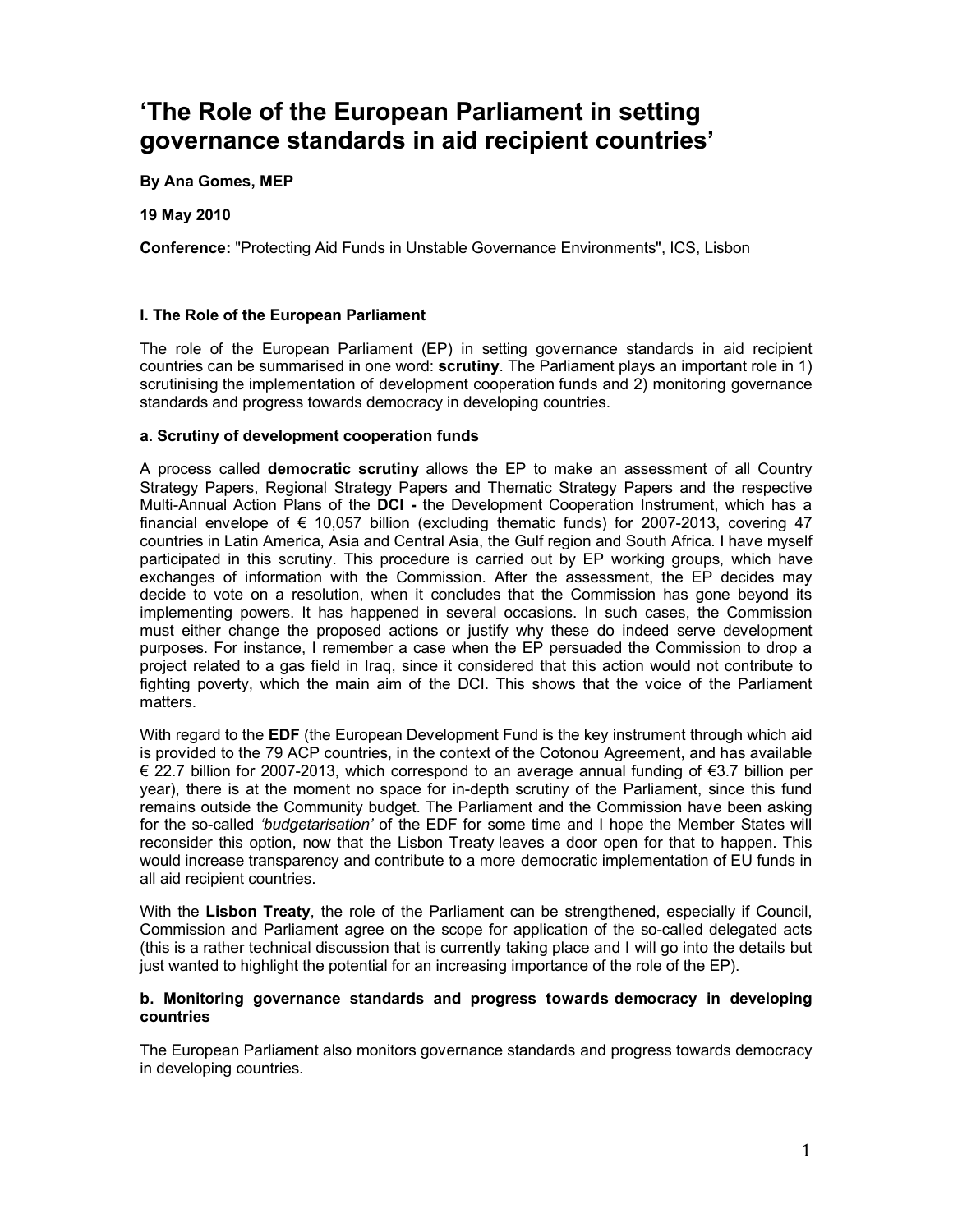Members of the European Parliament (MEPs) working in the EP Foreign Affairs and Development Committees constantly **monitor governance-related indicators** in aid recipient countries, such as respect for human rights and basic freedoms, anti-corruption efforts, justice and security sector reforms, gender equality, management of natural resources, strengthened roles of national parliaments, local authorities and civil society organisations, etc.. These issues are frequently on the agenda of debates of inter-parliamentary bodies such as the Joint Parliamentary Assembly ACP-EU, the Euro-Mediterranean Parliamentary Assembly, the Euro-Latin American Parliamentary Assembly or the Inter-parliamentary Delegation to the Pan-African Parliament.

A very important tool to monitor progress towards democracy is Election Observation. I have participated in several EP **Election Observation Missions** (EOMs), including in Angola, Timor-Leste, RDC, etc. I was head of the EU EOM to Ethiopia in 2005.

### **II. EU Development Policy and Governance Standards in aid recipient countries**

Having talked about the role of the EP in setting governance standards in aid recipient countries, I cannot refrain from making just a couple of brief comments on the role of the **European Commission (EC) and Member States**, since they implement development cooperation.

The EC is responsible for ensuring aid effectiveness and promoting good governance in third countries. This responsibility matters even more since the EC has set the goal of channelling half of EU programmable aid through **budget support**. To face such a challenge, the EC has, for instance, developed the so-called **Governance Initiative and the Incentive Tranche**, which is an incentive mechanism that gives ACP countries access to additional funding on the basis of their commitment to deliver governance reforms - a total of €2.7 billion from the 10th European Development Fund was reserved for such incentives. Despite some criticism (mainly related to the fact that the tranche is attributed upon commitment to pursue reforms and not after reforms have taken place) and controversy regarding the criteria evaluated in the governance profiles (not all criteria is consensual – such as aspects related to the management of migration flows - and I certainly agree with those that defend that human rights should have a more prominent place in such evaluations), this initiative is a step forward towards positive conditionality, which I believe should guide all EU aid disbursements.

The European Union is the largest aid donor. In 2008, the EU provided €49 billion Euros in Official Development Assistance (ODA) - approximately 60% of all global aid. If the EU wants to preserve its credibility as a donor, its Member States must comply with the promises made in terms of ODA and **the EU must not close the eyes to human rights abuses or poor governance**, when aid disbursements are decided. Cases like Ethiopia are an outraging example of double standards: while preaching good governance, the EU closes the eyes to serious breaches of human rights committed by the government in this 'aid darling' country (considered a good example in terms of development), which receives considerable fund from the EU.

Obviously, it is not only up to the EU to take action. The Members States, who are themselves responsible for aid disbursements, also play an important role - and the national parliaments must scrutinise such aid disbursements. In what concerns **Portugal,** a 2007 OCDE report on the application of the Anti-Bribery Convention in Portugal, underlines the low level of awareness of IPAD staff about the foreign bribery offence and their duty to report on any criminal offence to the prosecuting authorities as well as the absence of guidelines or training on the identification and reporting of corruption abroad. The OCDE therefore recommends *"that Portugal take awareness raising measures targeting IPAD staff and IPAD public and private sector partners about issues related to the offence of foreign bribery, including on prevention, detection and reporting".* 

### **III. Conclusion: Looking ahead**